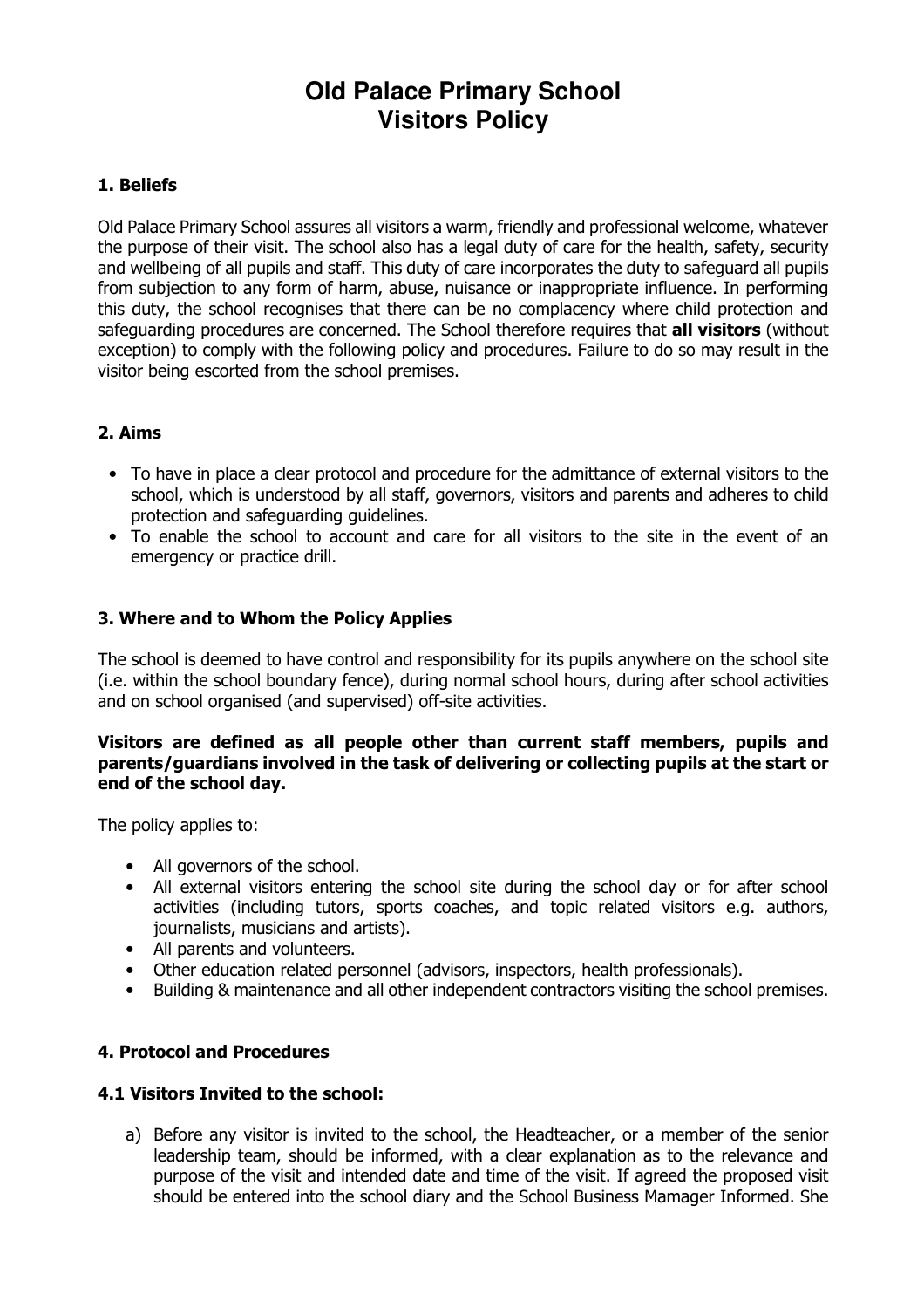will then complete a google search using the name of the visitor and the organization they represent to ensure there are no reasons to deny entry.

- b) When inviting visitors to the school the member of staff hosting the visit should ensure they are asked to bring in formal identification (including photo id) with them at the time of their visit and be informed of the procedure for visitors as set out below:
- Members of staff arranging for and hosting visitors must inform the school office in advance so that this information can be entered into the school diary
- Where DBS clearance has been provided prior to the visit a member of the admin team will update the approved visitors list.
- All visitors must report to the school reception desk in the general office.
- At reception, all visitors must state the purpose of their visit and who has invited them. They should be ready to produce formal photo identification. All visitors will be asked to sign the school's visitor register making a note of their name, organisation, who they are visiting and the date.
- Once the visitor has been signed in, an appropriate visitors badge will be provided. (White Badge = DBS Cleared) (Pink Badge = Non DBS Clearance )
- All visitors are required to wear the visitor badge for the duration of their visit.
- All visitors will be given basic safeguarding & health and safety information; this is also printed on the reverse of the visitor's badge.
- Visitors will then be escorted to their point of contact OR their point of contact will be asked to come to the school reception to receive them. The contact will then be responsible for them while they are on site. Visitors without a DBS (those wearing a PINK badge) must be supervised at all times.
- c) On departing the school, visitors should leave via the school reception and:
- Sign out.
- Complete an evaluation form (optional).
- Return the identification badge to the school office.

# 4.2 Approved Visitor List

The School will hold an approved visitor list for visitors who frequently visit the school site to undertake work within the school (including contractors, supply staff and health professionals). To qualify for this list the visitor must have demonstrated, prior to the visit that:

- a) They have a current clear enhanced DBS check and a copy of this has been registered on the Schools Central Record AND
- b) A current clear entry on the DBS children's barred list.

Visitors on the Approved List **MUST** follow the same procedures on entry to the premises (i.e. come to reception and receive an ID badge having been entered onto the visitors register). A list of such approved visitors is kept by the School Business Manager responsible for HR and the Single Central Record.

#### 4.3 Unknown/Uninvited Visitors to the School

Any visitor to the school site who is not wearing a visitor badge should be challenged politely in relation to who they are and their business on the school site. They should then be reminded of the school procedure and escorted to reception to be issued with a visitor badge if approved. The procedures under "Visitors to the School" above will then apply. In the event that the visitor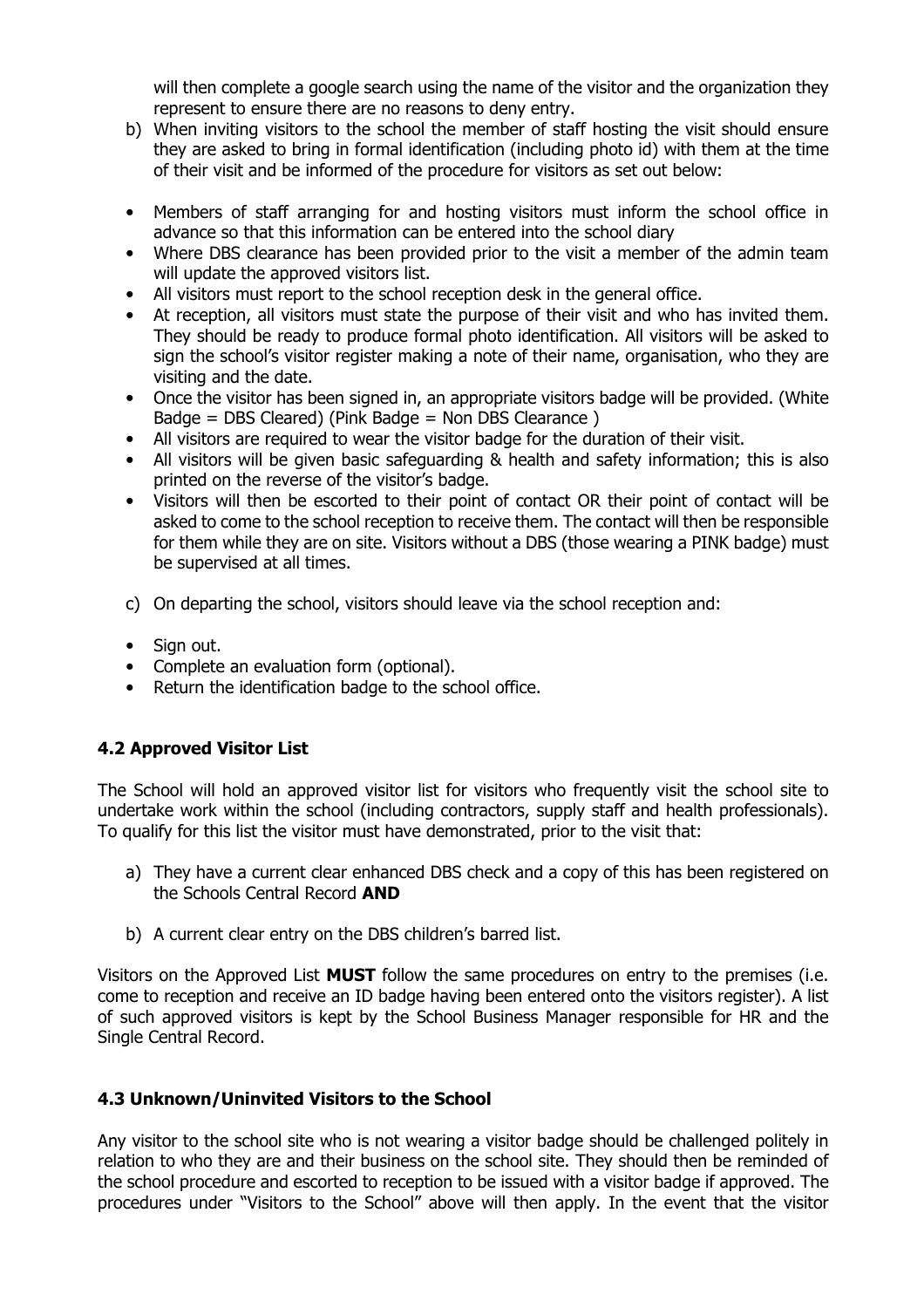refuses to comply, they should be asked to leave the site immediately and the School Business Manager or the Head/ Deputy Headteacher informed. They will consider the situation and decide if it is necessary to inform the police. If an unknown/uninvited visitor becomes abusive or aggressive, they will be asked to leave the site immediately and warned that if they fail to leave the school grounds, police assistance will be called for.

Under the Summary Offences Act, the Headteacher reserves the right, and has the authority to prohibit any potential visitor from entering or remaining within the school.

## 4.4 Governors and Volunteers

Where applicable volunteers (such as business partners) must comply with Disclosure and Barring Service procedures, completing a DBS disclosure form via the school office before starting a volunteer role.

All Governors are required to have an Enhanced DBS check once they have been appointment and the same procedure of set out in 4.1 will apply when visiting the school. All governors should sign in and out at reception as detailed above. New governors will be made aware of this policy and become familiar with its procedures as part of their induction. This is the responsibility of the Headteacher and Chair of Governors.

## 4.5 Buildings and Maintenance Contractors

Contractors follow the procedures as set out in 4.1. When pupils are on the premises, the contractors must be supervised at all times by the Premises Manager or, if he / she is unavailable, by another member of staff. No contractor / engineer is permitted to work in, or move around the school, unsupervised when pupils are on site. The only exception is where the contractor is named on the approved visitors list, when procedure 4.2 will apply.

# 4.6 Parent Visitors

Partnership with parents is a strong feature of Old Palace which the school wishes to preserve. At the same time, the safeguarding and wellbeing of pupils and staff must be maintained. The school has clear procedures for managing the movement of parents on the school site at the start and end of the school day and for controlling and monitoring their access to the 'Classroom Zones'.

Parents who visit the school site at times other than the start and end of the day are expected to report to the main office to make the purpose of their visit known. They will then be escorted to their point of contact OR their point of contact will be asked to come to the school reception to receive them. The contact will then be responsible for them while they are on site and will escort them off the premises at the end of the visit. The visitor must not be allowed to move about the site unaccompanied.

If the parent needs to visit a room in a classroom zone for any other reason they will be escorted by a member of the office staff or directed to a specific waiting area (for example, when attending parent conferences) where they will be supervised until the meeting takes place.

Exceptions to this are when there is a planned school or classroom event (eg, Come and Read, Family Breakfast, Parties, Concerts), in which case school staff will be available to steward parent visitors around the school and to undertake all reasonable precautions to ensure that visitors to the school are genuine.